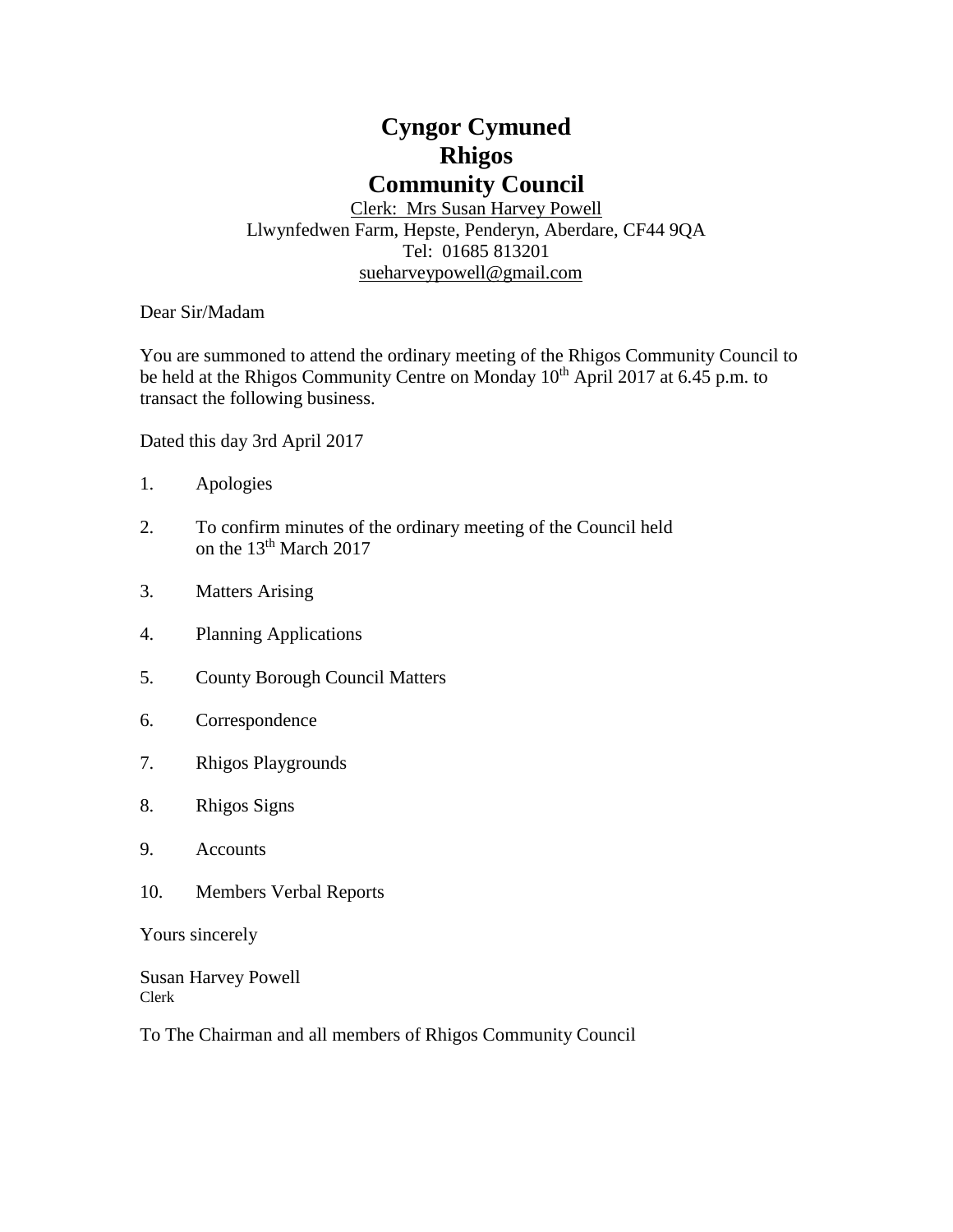## **Rhigos Community Council**

Minutes of the ordinary meeting of Rhigos Community Council held at Rhigos Community Centre on Monday 13th March 2017 at 6.45 p.m.

Present: Cllrs. O Morgan, M Pope, G Thomas, Oliver, L Leach, H Wagner, M Evans, M Smith, C Hopes

Apologies: Cllr. S Maull

### **2017/22 Minutes**

It was resolved to confirm Minutes of the Ordinary Meeting of the Council held on 13th March 2017

## **2017/23 Declaration of Interest**

2017/24b Cllr. Evans and Wagner declared an interest and left the meeting as they are on the P.T.A.

## **2017/24 Matters Arising**

- a. Unsafe memorial stones Rhigos cemetery on going
- b. PTA requesting money for school trip Cllr. Evans and Wagner declared an interest and left the meeting. There are 23 children going at the cost of £188.00 per child. Cllr. Oliver proposed £500.00 towards transport, this was seconded by Cllr. Morgan and agreed by all.

## **2017/25 Planning**

It was resolved to note:

a. Enviroparks development - an objection will be raised due to the weather in this area has not been taken into consideration.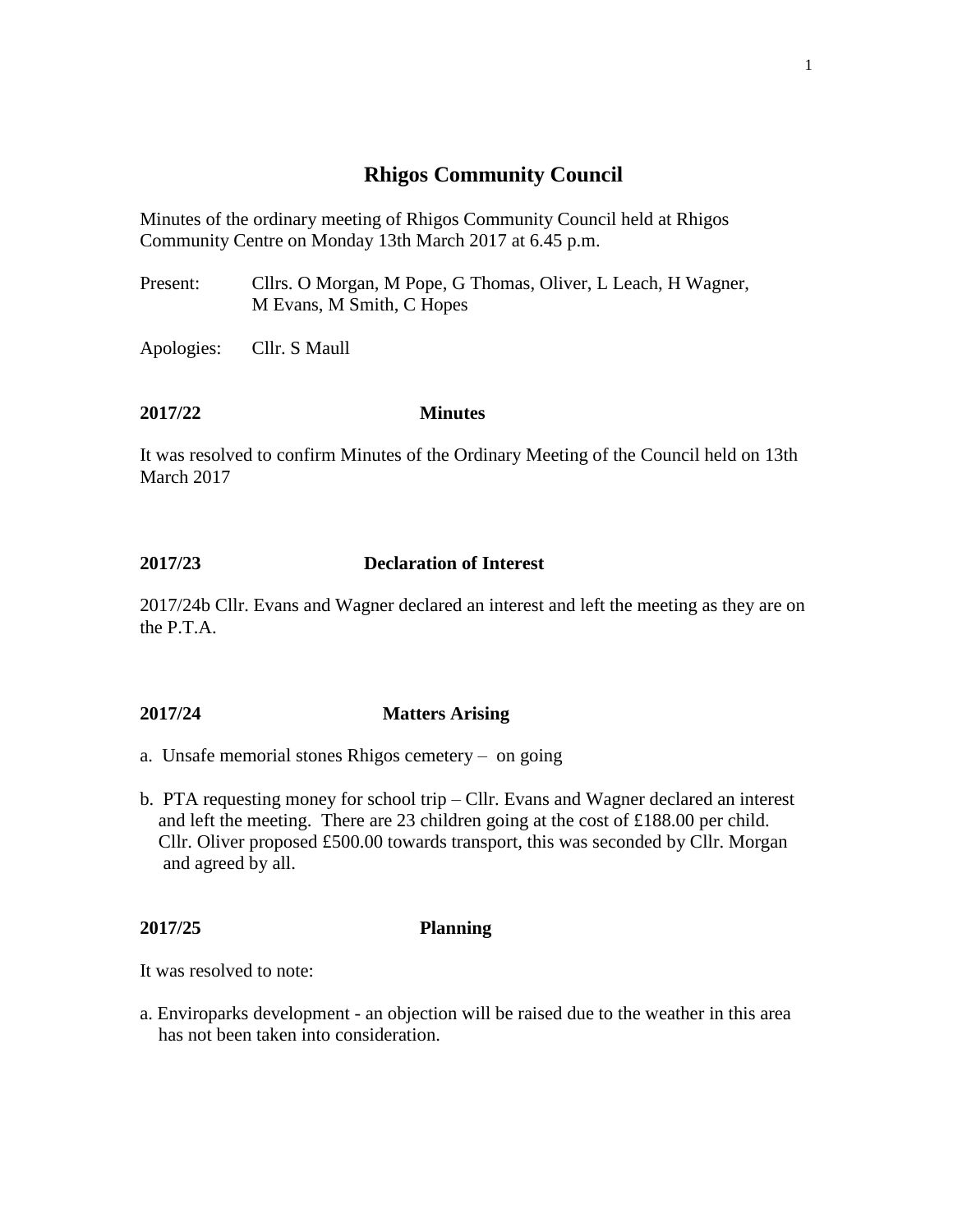## **2017/26 County Borough Council Matters**

It was resolved that the following complaints be passed on to Councillor G Thomas for his attention.

#### Previous Complaints

Barrier across Parish Road – Nothing to report

There a lot of people suffering from cancer in Rhigos and a high volume of asthma. We are still waiting for the Public Health report.

Rhigos Post Office was closed for 2 weeks – they are looking at other options available and will reply with further details.

Fence down at the old Ffyndaff site.

Rubbish has been thrown on the grass verge outside 1 Heol y Bryn – still there

A company on the Industrial estate is shotblasting causing dust in Halt Road – they seem to think that the dust is coming through the roller doors, therefore they will keep them shut at all times.

Could a piece of tarmac be put outside 19 Heol Gwrangfryn for an invalid scooter to be used. – not viable

There are no affordable housing developments in Rhigos – there is a 106 agreement for affordable housing for the development near the Post Office.

A bus driver has been rude to carers going to a resident at the bottom of Heol Esgyn as he could not pass their cars. – no funding available.

The lay by in front of the bus stop at Heol y Graig is breaking up.

#### New Complaints

- a. The reinstatement of the play area after the drainage works will be safe for insurance.
- b. Cycle clubs using the rugby club have no consideration for motorists. Cllr. Thomas will ask the sports section of RCT to contact the rugby club.
- c. There is a lot of dog mess around the village.
- d. There is a 3 piece suite in the garden of a house in Heol Esgyn and a fridge freezer in another.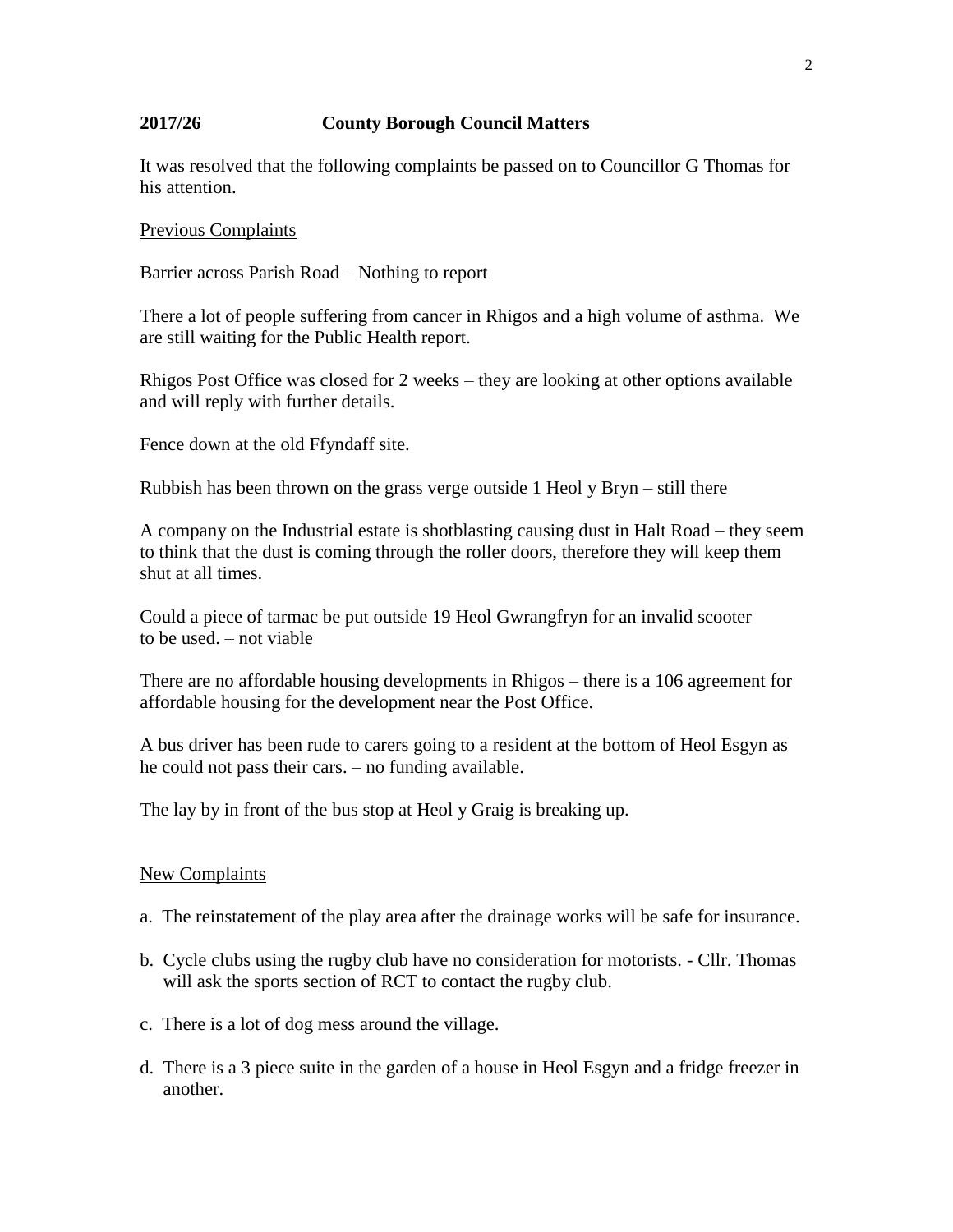- e. The layby near the old cattle grid is full of rubbish.
- f. The bus shelter at the bottom of Heol y Graig needs a litter bin.
- g. The road at the entrance to Tram road is breaking up.

#### **2017/27 Correspondence**

It was resolved to receive the following correspondence.

a. Boundary Commission for Wales secondary consultation.

#### **2017/28 Community Council Elections**

There will be a meeting on 27<sup>th</sup> March to complete nomination papers.

#### **2017/29 Rhigos Playgrounds**

- a. Heol y Bryn playground RCT have agreed funding of £25,000.00 towards the drainage work. Gio grids will be installed to strengthen the ground. Once the work is completed the site will be handed back to Lisa Austin.
- b. The Old Adventure playground nothing to report.

#### **2017/30 Rhigos Signs**

Cllr. Morgan will send the invoice to Mrs Powell

| 2017/31                                                                        | <b>Accounts</b>                   |                               |
|--------------------------------------------------------------------------------|-----------------------------------|-------------------------------|
| One Voice Wales<br><b>BT</b><br>Wages                                          |                                   | £119.00<br>£106.92<br>£543.40 |
| <b>Current Account</b><br><b>High Interest Account</b><br><b>Field Account</b> | £4469.31.<br>£3806.51<br>£3564.37 |                               |